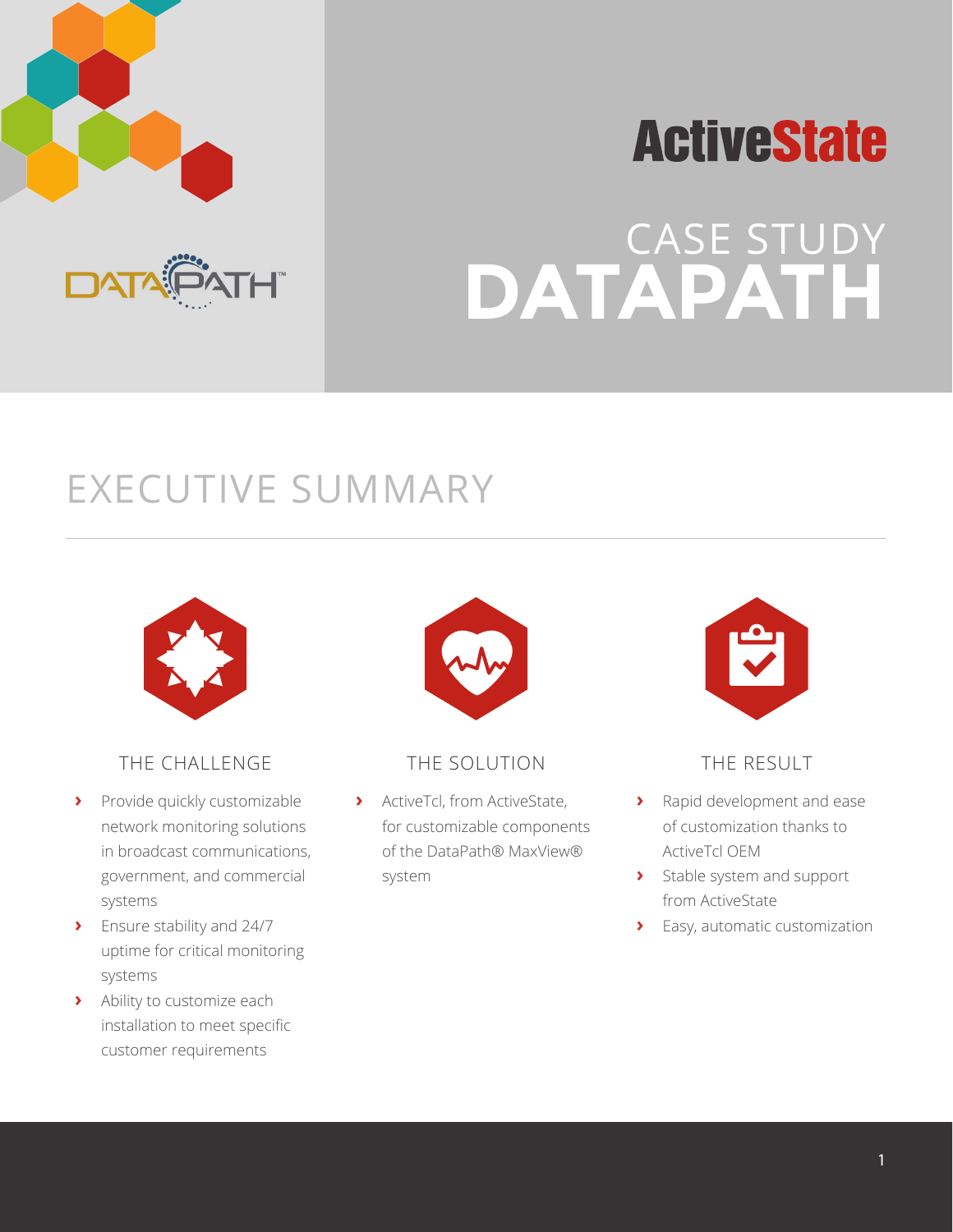

### THE CHALLENGE

#### STABILITY, UPTIME, AND FLEXIBILITY ARE PARAMOUNT FOR MAXVIEW

DataPaths' communications, software and services solutions are deployed across 40 countries, on all seven continents. Its MaxView Enterprise Management System provides remote control and automation monitoring control for satellite and broadcast communications, as well as government and commercial systems. Using MaxView, network operators can see and manage an entire communications network in a single view without having to interpret dashboards from multiple proprietary systems. Users can control their network using MaxView, and can automate complex tasks and gain insight through its analytics engine. Using one system instead of many means less complexity and training, and lower support costs. MaxView also enables scheduled changes without human involvement. For example, if a device fails, MaxView will automatically switch over to a backup, or notify users, send e-mails, or make phone calls. For DataPath, the development challenge with MaxView is twofold: providing highly customizable solutions for a widely divergent customer base, and ensuring uptime in sectors where downtime is simply not an option.

# THE SOLUTION

### EASY CUSTOMIZATION WITH ACTIVETCL

The MaxView modular product suite can be customized for specific customer user interface requirements—customization is a key sales feature. As such, DataPath needed a technology solution that would make it fast and easy to customize MaxView according to distinct customer interface requirements. Enter ActiveTcl. Tcl (Tool Command Language) is a powerful dynamic programming language used frequently for networking, administration and testing, and ideal for cross platform development. DataPath relies on ActiveState's ActiveTcl language distribution because it is a complete, ready-to-install commercial grade distribution that works cross-platform with Windows, Linux and Mac OS X plus Solaris, AIX and HP-UX.

*Seth Ogram, Senior Software Engineer, DataPath*

*"ActiveTcl is the best-supported distribution of Tcl that I know of."*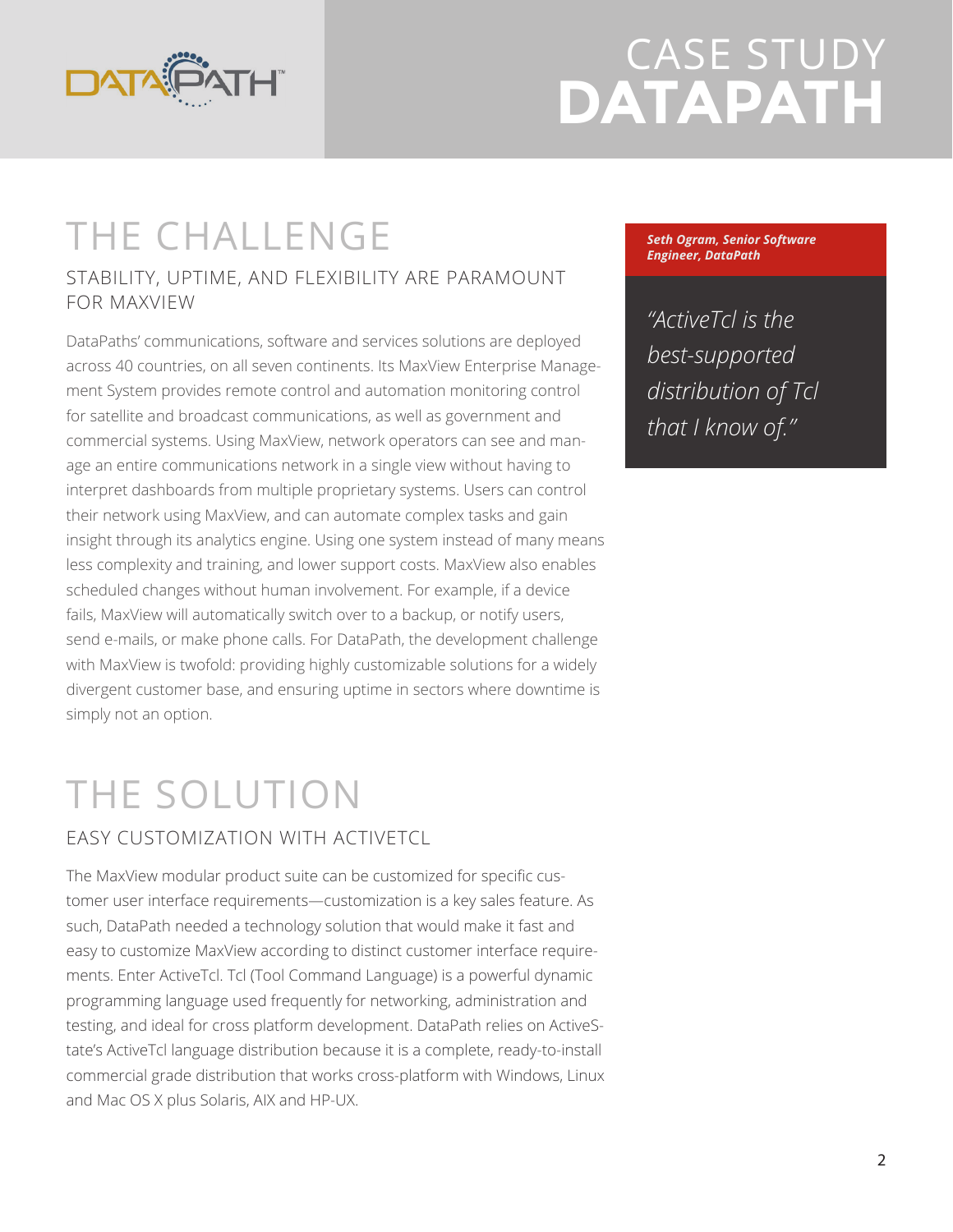

### THE RESULT

Since 2005, ActiveTcl has been DataPath's choice for powering device drivers—the code that connects MaxView to a specific device or system on the customer end. By using ActiveTcl in device drivers, DataPath doesn't have to manually change its core product to work with every unique customer interface. "We have a Tcl interpreter built into our product so we don't have to change the core product for each new interface or customer," says Adam Kirkley, director of software products at DataPath. "This allow us to more effectively manage and support our commercial product, while using the customization capability to meet the needs of our customers."

ActiveTcl also powers automation logic, which can be customized by end users onsite once the system is operational. "Customers can change these smaller bits of code that, thanks to ActiveTcl, don't have to be compiled. Nor do they affect the quality and stability of the core product."

Another key benefit of ActiveTcl for DataPath is the ability to make development changes on the fly at customer locations. DataPath senior software engineer, Seth Ogram, says this is critical for fast, successful system integrations. "We can be away from our development environment and we don't have to worry about compiling code and distributing it for particular platforms because ActiveTcl supports so many platforms. It's the cross-platform aspect of ActiveTcl that's so valuable."

### **ActiveTcl is Worry-Free Tcl for Critical Systems**

Uptime is critical in the broadcast industry, where satellite time is incredibly expensive. "We have service agreements where seconds of downtime are worth millions of dollars, so it's critical everything stays up," Ogram says. "And in the government and military space, it's even more important than that."

DataPath knows it can count on ActiveTcl's stability and ActiveState's solid reputation when it comes to ensuring uptime. "ActiveState's reputation and support of dynamic scripting languages is unparalleled. ActiveTcl is the bestsupported distribution of Tcl that I know of," Ogram says.

#### *Seth Ogram, Senior Software Engineer, DataPath*

*"We can be away from our development environment and we don't have to worry about compiling code and distributing it for particular platforms because ActiveTcl supports so many platforms. It's the cross-platform aspect of ActiveTcl that's so valuable."*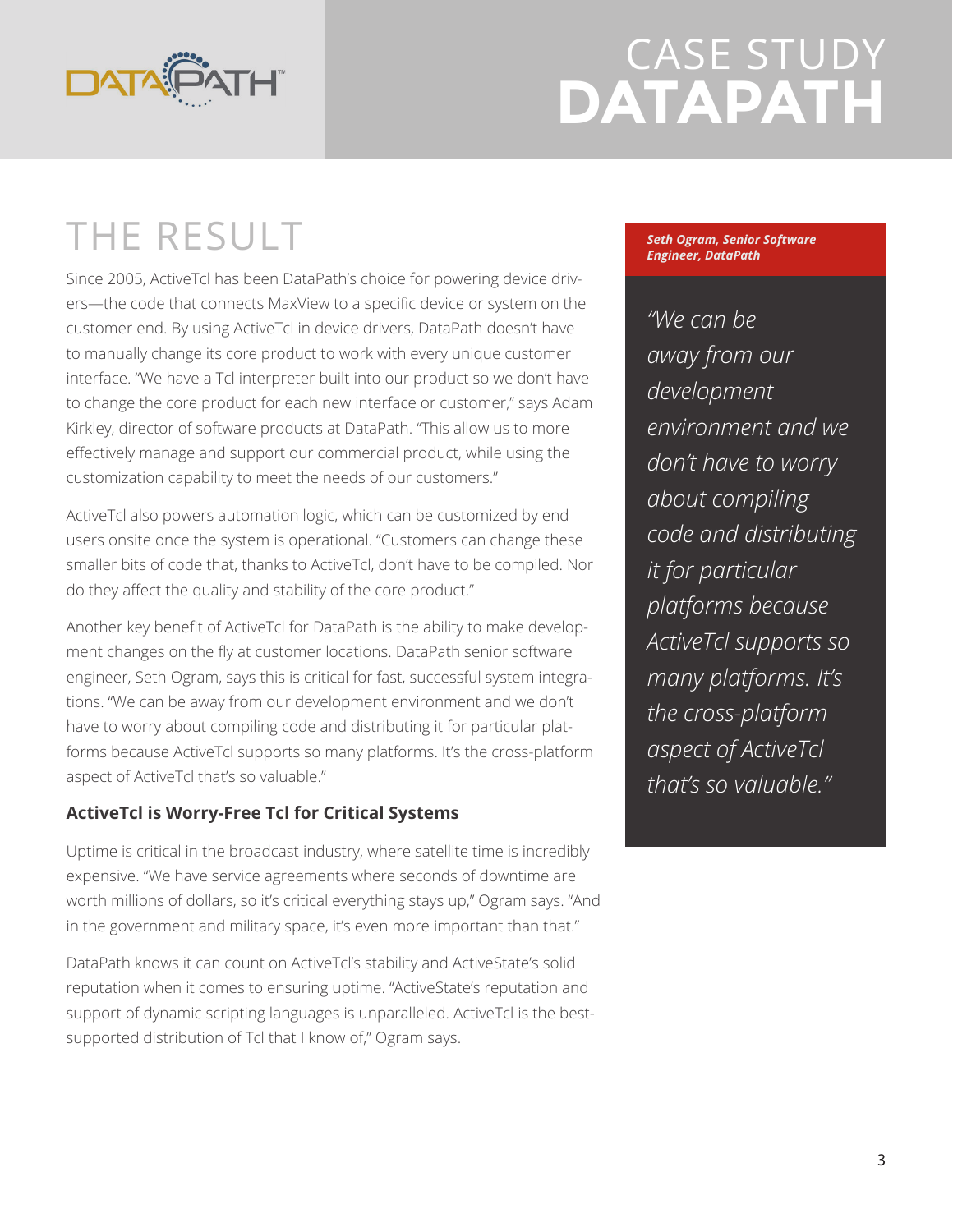

#### **Development Speed Keeps MaxView Ahead of Competitors**

While the stability and technical value of ActiveTcl are critical, ActiveTcl also introduces business benefits, such as speeding development time. "ActiveTcl helps us deliver solutions faster than our competitors. And we can react to changing requirements," Kirkley says. For instance, when responding to a proposal or a set of requirements from a customer, DataPath doesn't have to waste time going through a full software development cycle or creating a new product from scratch for each implementation. "We have a core product that we're reusing, that we already know is set and stable, and then we only change the ActiveTcl part of it for each implementation. We've separated out the customizable parts of it from the core code. And when we write code in ActiveTcl, we don't have to compile it to use it. We can run it right then and troubleshoot problems very quickly."

For DataPath, it's all about the rapid development and ease of customization. "There's a quick learning curve. Our customers have learned to go in and start doing customization work themselves." Ultimately, ActiveTcl ensures MaxView is faster to develop, easy to customize, and stable. And with those bases covered, DataPath can provide a high quality product that consistently meets its customers' needs. To enable these capabilities and embed ActiveTcl in MaxView Enterprise, DataPath uses OEM licensing from ActiveState, allowing them to take their product to market faster with the right licenses in place.

### WHY ACTIVESTATE?

ActiveState is the world leader in enabling companies to develop, manage, and distribute applications with dynamic languages. The company's products and services for Perl, Python, Tcl and other web languages are used by over 2 million developers and 97% of the Fortune 1000, to build and run applications from mission-critical to open source projects. ActiveState's end-to-end solutions include development tools, language distributions, indemnification, OEM solutions, support and other services. With these, customers such as Cisco, CA, HP, Bank of America, Siemens, and Lockheed Martin are able to accelerate productivity, minimize risk, and ensure compliance.

*Adam Kirkley, Director of Software Products, DataPath*

*"ActiveTcl helps us deliver solutions faster than our competitors. And we can react to changing requirements"*